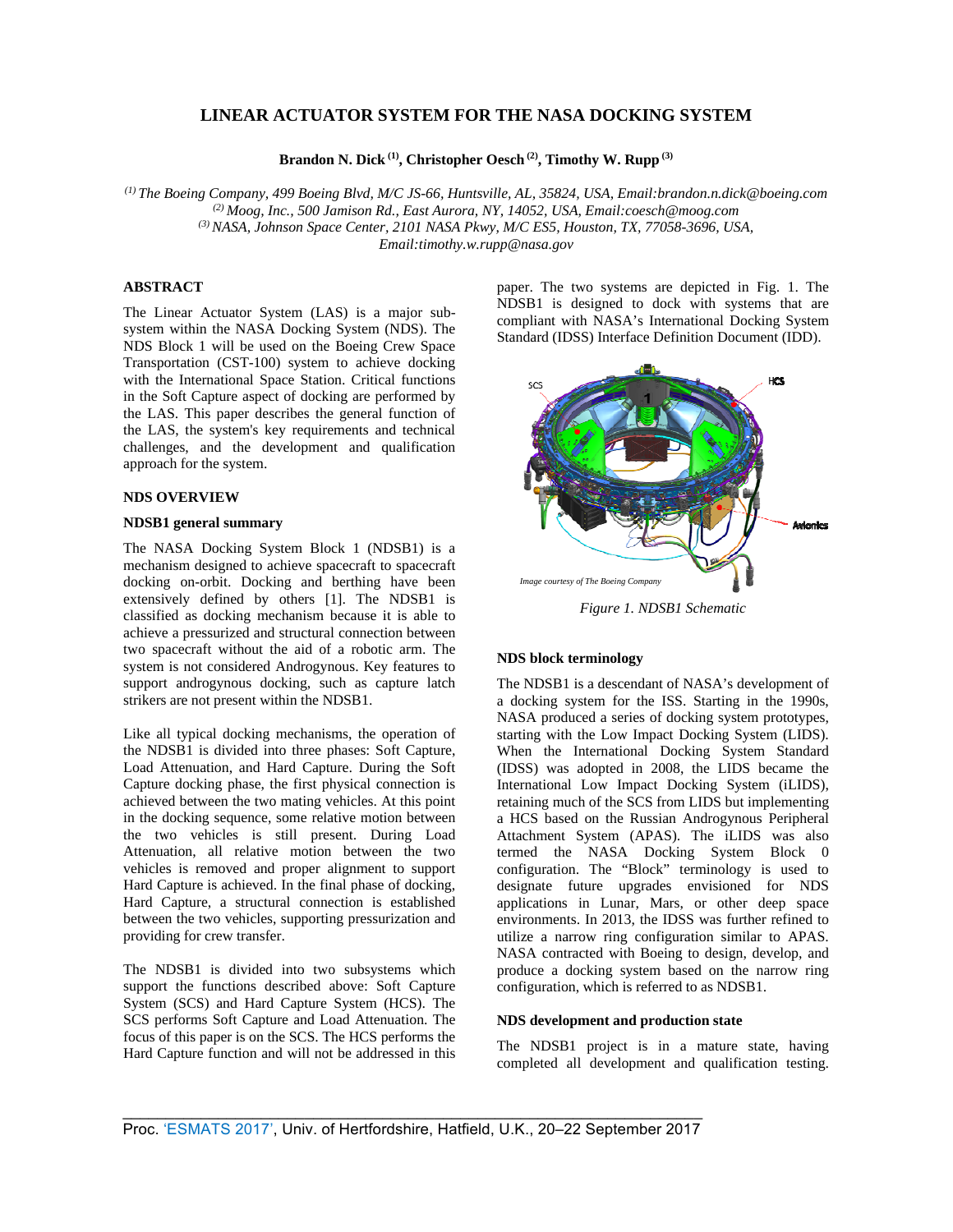Production of the first flight unit is finished and all acceptance testing has been successfully accomplished. The completed flight article in shown in Fig. 2.



*Figure 2. NDSB1 First Flight Article* 

## **Applications of the NDS**

The NDSB1 will be used on the Boeing CST-100 Starliner within NASA's Commercial Crew Program, as shown in Fig. 3. As a part of the CST-100, the NDSB1 will facilitate transportation of astronauts to and from the International Space Station (ISS). The ISS includes International Docking Adapters (IDAs) attached to the Node 2 Forward and Zenith ports, which have a passive SCS and active HCS to support use of the NDSB1.



*Figure 3. NDSB1 on CST-100* 

### **Soft capture concept of operations**

When NASA shifted from the Block 0 design to the narrow ring for NDSB1, the concept of operations was also changed to include the following features. First, as mentioned, the NDSB1 SCS ring is narrow and compatible with APAS. Like most docking systems, the actuators used to maneuver the SCS ring are arranged in a Stewart platform. Unlike other systems, the NDSB1 SCS actuators act in relative independence, being neither mechanically linked nor connected via a closed loop control. Finally the actuators are load limiting and can have those limits adjusted on-orbit for greater operational flexibility.

The NDS SCS operation concept includes the following operational modes: Stow, Extend to Ready to Capture, Lunge, Attenuation, Alignment, Retract. Each mode moves the SCS Ring to a different position, with a unique (or potentially unique) force characteristic.

The development of these conceptual operational features and modes into the NDSB1 will be discussed later in this paper.

## **Soft Capture System general summary**

The Soft Capture System includes the SCS Ring, the Capture Latches, Capture Sensors, and the Linear Actuator System (LAS), as shown in Fig. 4. The SCS Ring includes three petals which align and mate with corresponding petals on the mating docking ring. A Capture Latch is included on each petal and locks the two mating rings together during docking. Two Capture Sensors on each petal provide an indication of successful soft capture or loss of soft capture to the NDSB1 avionics. Finally, the LAS is responsible for maneuvering the SCS Ring during all phases of soft capture. The LAS includes six Linear Actuators, a control avionics box – the Linear Actuator Controller (LAC), and all associated cabling between the Linear Actuators and the LAC. See Fig. 5 and Fig. 6.



*Figure 4. SCS Major Components*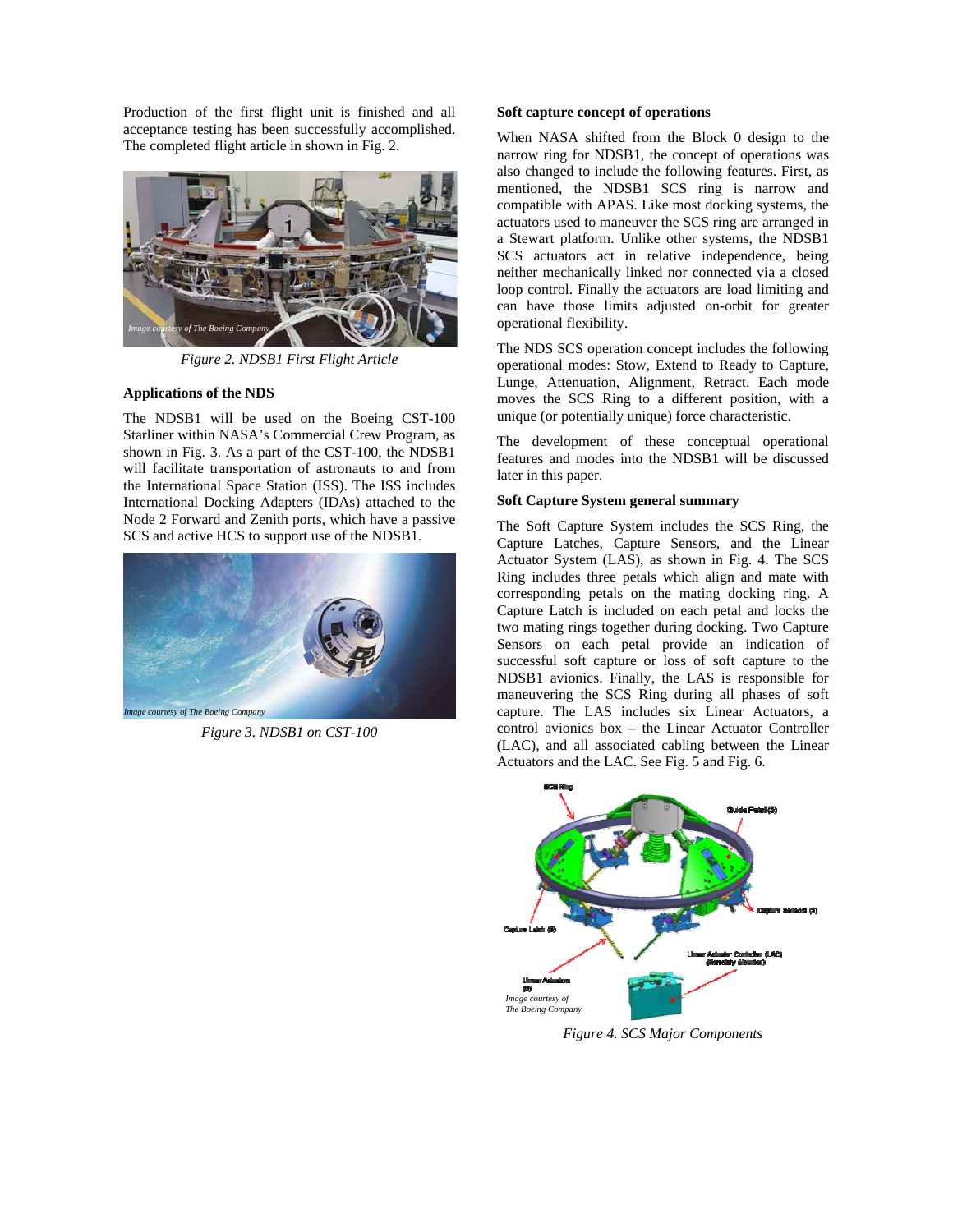### **KEY REQUIREMENTS OF THE LAS**

The functional elements of the LAS present challenges for a generalized actuation system. The initial capture mechanism design acts as a six degree of freedom platform with engaging guide petals to allow mechanical engagement between the two mating structures. The concepts of operations for initial docking require the mechanism to apply energy in the engaging direction, yet comply to reactionary forces once the docking ring engages with the mating alignment guide petals. Once the docking ring is fully aligned and latched in place, the actuation mechanism is responsible for attenuating dynamics between the coupled structures and mass bodies. Once motion is fully attenuated between the mass bodies, the actuation system is responsible for motion control for fine alignment of the vehicles to allow completion of Hard Capture.



*Figure 5. Linear Actuator Controller* 



*Figure 6. Linear Actuators Installed in NDSB1* 

### **DESIGN CONSTRAINTS**

In addition to the functional requirements of the LAS, vehicle integration and operational environment constraints also significantly impacted the design of the LAS. While the LAS is a critical element of the NDSB1, its operation is relatively short when compared to the overall host vehicle's mission. As a result, the LAS must survive and operate through a variety of environmental conditions, respect mass limitations, maintain a power budget within the host vehicle's power allocation, and allow for flexibility of operation for system integration, testing, development, and crewed flight operations. Perhaps most importantly, it must achieve these requirements while providing positive margins of safety, appropriate levels of failure tolerance, and high reliability.

Taking these requirements and design considerations into account, system design decisions by system integrators led to the following specific design driving constraints.

#### **Limited system sensory feedback**

The LAS had to be designed as an actuation system with minimal sensor feedback. This permitted a significant reduction in mass and – more importantly – increased system reliability by eliminating possible failure modes of the system. The design axiom that "a component that is not there cannot fail" means that fewer sensors increases system reliability. As a result, the system design excluded the use of force, temperature, and dedicated absolute position feedback sensors for each actuator.

### **Strut domain control**

The concept of operations and the complexity of computations led to a trade of conducting six degree of freedom platform control versus six independent strut control for force regulation and position control. There is a known relationship between cost and space grade radiation tolerant electronic devices required to provide the computational resources for six degree of freedom platform control. With this relationship being understood and an objective to provide a cost effective solution, the system design maintained strut control throughout all operations.

#### **Environmental requirements**

The system components must survive launch operations and environments, operate through a large range of thermal environments while on-orbit, and sustain without damage atmospheric re-entry and landing loads applied by the host vehicle.

### **Flexibility for development**

Given the complexity and uniqueness of operations for the system, system integrators needed the ability to adjust and modify operational characteristics throughout development. As a result the linear actuator system design included parameter based control laws which allowed for adjustability during development. The range of flexibility became a design objective and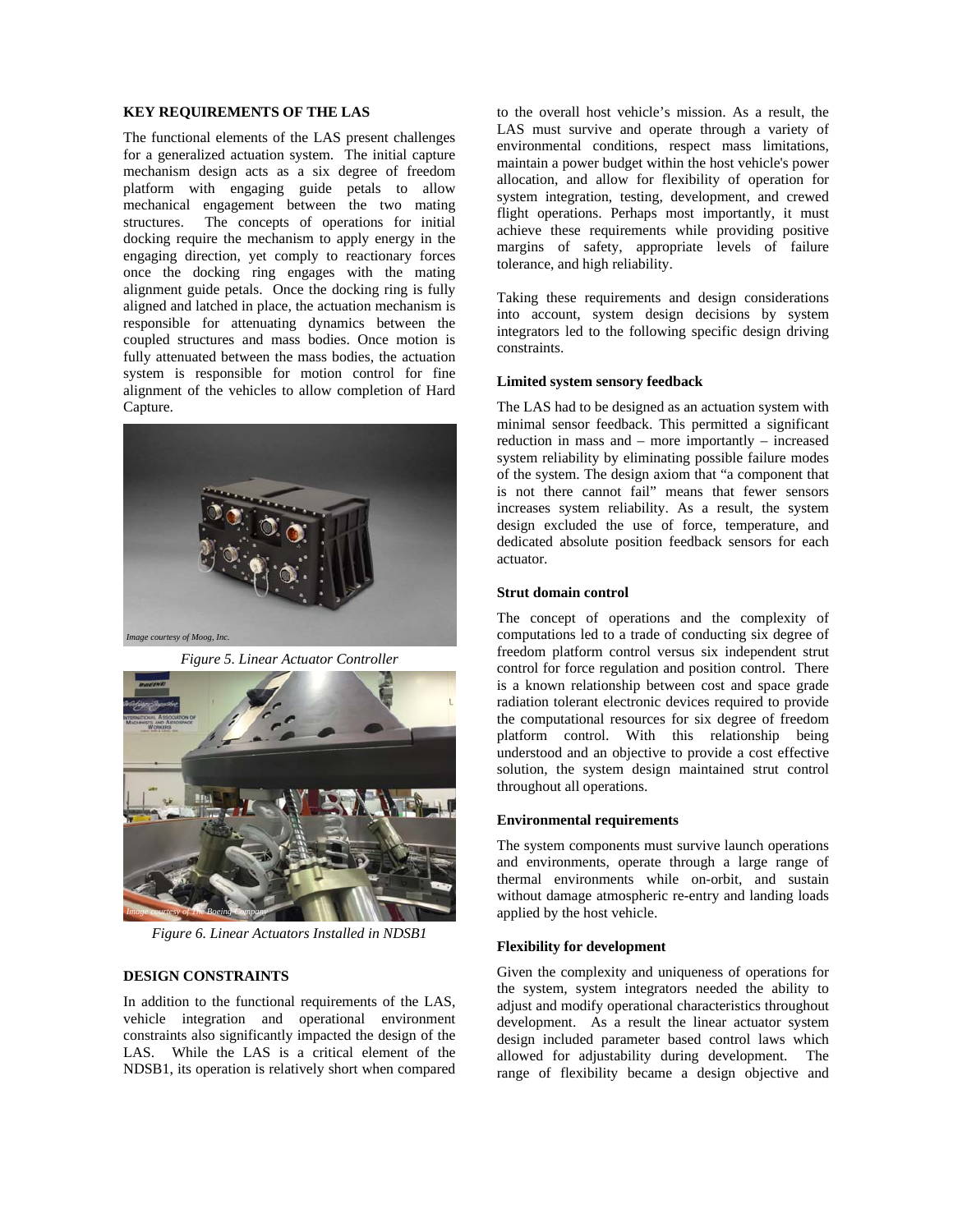constraint on the system design.

### **OPERATIONAL CHARACTERISTICS**

To aid in the management of the linear actuator system's performance, the concept of operations is separated into three main operations: lunge, attenuate, and position control.

### **Position control**

Controlling the position of the actuation system is necessary for multiple operational elements. As a part of preparing for docking, the full stroke capability of all six actuators is checked to ensure no mechanical issues are present in the mechanism. Additionally, the ring is placed into a ready-to-capture position where the ring's position is actively controlled while waiting for initial detection of contact with the mating adaptor. These first two maneuvers are conducted requiring the actuators to control position of an unloaded ring.

After initial docking is complete, the ring is mated to the interfacing adaptor, and motion is arrested, the position control functions maneuver the host vehicle into an aligned position. Effectively, all six actuators are commanded to the same length, and are commanded to reach the same length at the same time. The linear actuator controller must create a commanding profile with acceleration and velocity limits, commanding a position loop to achieve the synchronized movement of all six actuators. Position control loops of the actuation system must control the six actuator lengths while rejecting large inertial load disturbances from the host vehicle mass.

Additionally, during all position maneuvers, each actuator is limited to a force output, as such, to not overload overall mechanical structures. If a force limit is reached on an actuator, the actuator is required to slip at that force until the force is reduced.

#### **Lunge**

The lunge function is used immediately after contact is detected and functions to add energy into the system to force alignment of the ring's guide petals with the mating adaptor's guide petals. The actuator will displace in the positive direction along the load curve until the maximum force limit is reached. Once the force limit is reached, the actuator must slip in the negative direction, maintaining the constant force value during the slip. In order to limit the amount of off axis displacement of the ring during the lunge function, a centering term is required in the control law, which adjusts the force output curve of an actuator based on the delta distance from the average of all six actuators.

#### **Attenuate**

Following the lunge function and after initial capture has been detected by the docking system controller, the linear actuation system must attenuate the motion between the two mating structures. Effectively, the linear actuators must hold a position and allow a minimal amount of displacement until a specified force limit is reached; at which the actuator is backdriven until the force applied is lower. Once slip has occurred, the actuator must hold the position delta equivalent to the distance slipped. Additionally, for operational conditions resulting in off nominal operations, the attenuate function is used as a position hold function to maintain control of the system and allow for system safing.

### **DEVELOPMENT APPROACH**

Linear actuation systems have been used to control various applications in space flight. While heritage exists for actuation in space systems, the complex use and interaction with the docking mechanisms presented a unique challenge for any actuation system. A comprehensive set of actuation development capabilities, including design, manufacturing, and testing, were required in order to realize a successful system design. With significant heritage of designing and developing actuation systems and components for space, aircraft and industrial systems, Moog was selected a supplier partner to collaborate with the NDS team and develop the entire linear actuator subsystem. The development approach utilized design cycles, reducing technology risk and maturing the system design with each cycle. The linear actuator design cycles were categorized into three main maturity phases prior to building qualification and flight deliverable units: Proof of Concept (POC) phase, Engineering Development Unit (EDU) phase, and Functional Equivalent Unit (FEU) phase.

### **Proof of concept**



*Figure 7. LAS Proof of Concept Test Stand*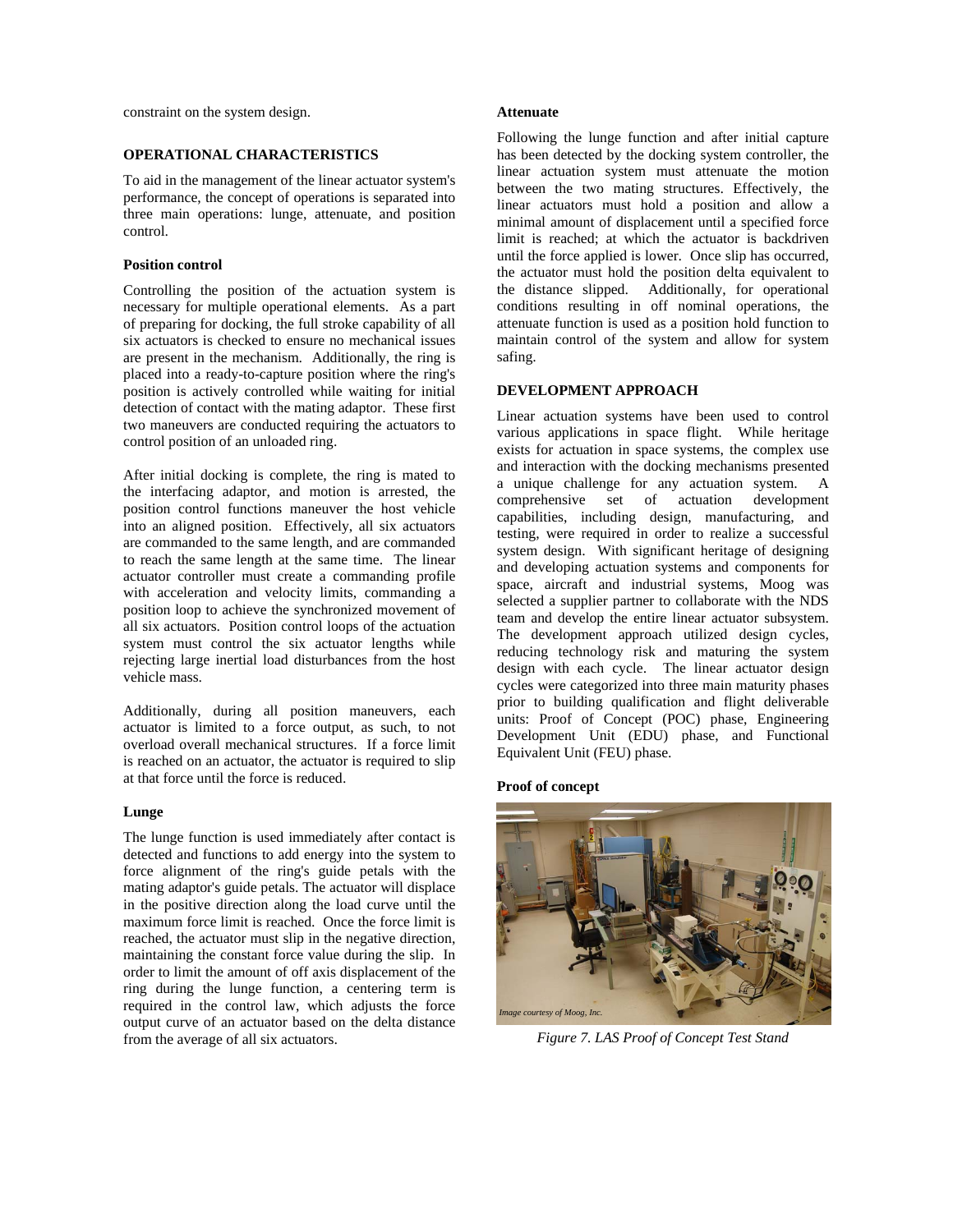The first phase of development, the proof of concept phase, was focused on understanding limitations of linear actuators as applied to the system's conceptual operations and creating the first iteration of dynamic models. In addition, the first iteration of test systems were developed to support flexible dynamic actuator testing.

The POC phase was began with a fly sheet specification and a technical interchange meeting to review the scope of the study. Moog procured two (2) linear electromechanical actuator drive trains to acquire data for the actuation system trade studies. A roller screw drive and a ball screw drive were evaluated in order to compare drivetrain efficiency and the effect on slip force control.

The test platform developed during the proof of concept phase created the opportunity to evaluate multiple test cases and conditions. The first generation of the test stand architecture was a linear load stand with a hydraulic actuator for the test load control. A real-time control electronics platform was used to control both the EMA under test and the load actuator simultaneously. The real-time platform also served as the data collection system. The architecture of the load stand and control electronics served as a rapid prototyping platform to quickly iterate control algorithms for both the load system and unit under test through system identification techniques. Fig. 7 shows the test platform and proof of concept actuator developed.

The proof of concept phase resulted in the following conclusions:

- 1. Testing of the hardware demonstrated feasibility of an EMA behaving within the required limits for the soft capture system.
- 2. Drive-train efficiency versus helix angle of output drives were evaluated for determining actuator sizing.
- 3. Drive-train friction, brushless-DC motor cogging and torque ripple, and backlash showed as the primary concern for model uncertainties.
- 4. Drive-train efficiency had a direct impact on forward-driving versus back-driving force output for a given current input.

#### **Engineering development unit**

Following a successful test and demonstration proof of concept phase, the design of the system entered into the next maturity phase, referred to as the Engineering Development Unit (EDU) phase. The main objective of this phase was to reduce integrated system risks by producing development units for system testing with an integrated ring assembly. This phase also allowed for

component risk reduction testing to be conducted in parallel with the commencement of component flight designs. The test equipment approach continued to evolve through the EDU phase of the project to meet deliverables.

The EDU system consisted of six linear actuators, a controller with separate electrically isolated strings, a set of interconnect cable assemblies, and a command and interface test console emulating the docking system controller's soft capture operations. The EDU linear actuator design expanded on the lessons learned from the proof of concept phase and was sized in order to meet updated performance requirements. The design was targeted towards reducing risk and demonstrating capability for performance while meeting major interface requirements for six degree of freedom testing. Additional goals for the EDU linear actuator included understanding the impact of thermal, vibration, and shock environments, and the impact of moment loads on the actuator performance.

The EDU actuator consisted of the following subcomponents:

- 1. Custom Moog dual wound, skewed stack brushless-DC motor with two (2) resolvers for rotor position feedback
- 2. Custom actuator housing and attachment interfaces
- 3. Custom jack gear
- 4. Off-the-shelf high-lead linear ball screw
- 5. Absolute linear position feedback resolver
- 6. Integrated strain measurement for force telemetry



*Figure 8. Six-Axis Test Stand Configuration* 

The EDU actuator was subjected to a series of test conditions to evaluate both performance and survivability to environmental conditions. As mentioned, the test system for evaluating performance continued to improve during the EDU phase. The linear load system hydraulic load actuator was replaced with an electromechanical actuator to improve dynamic control and response. System identification techniques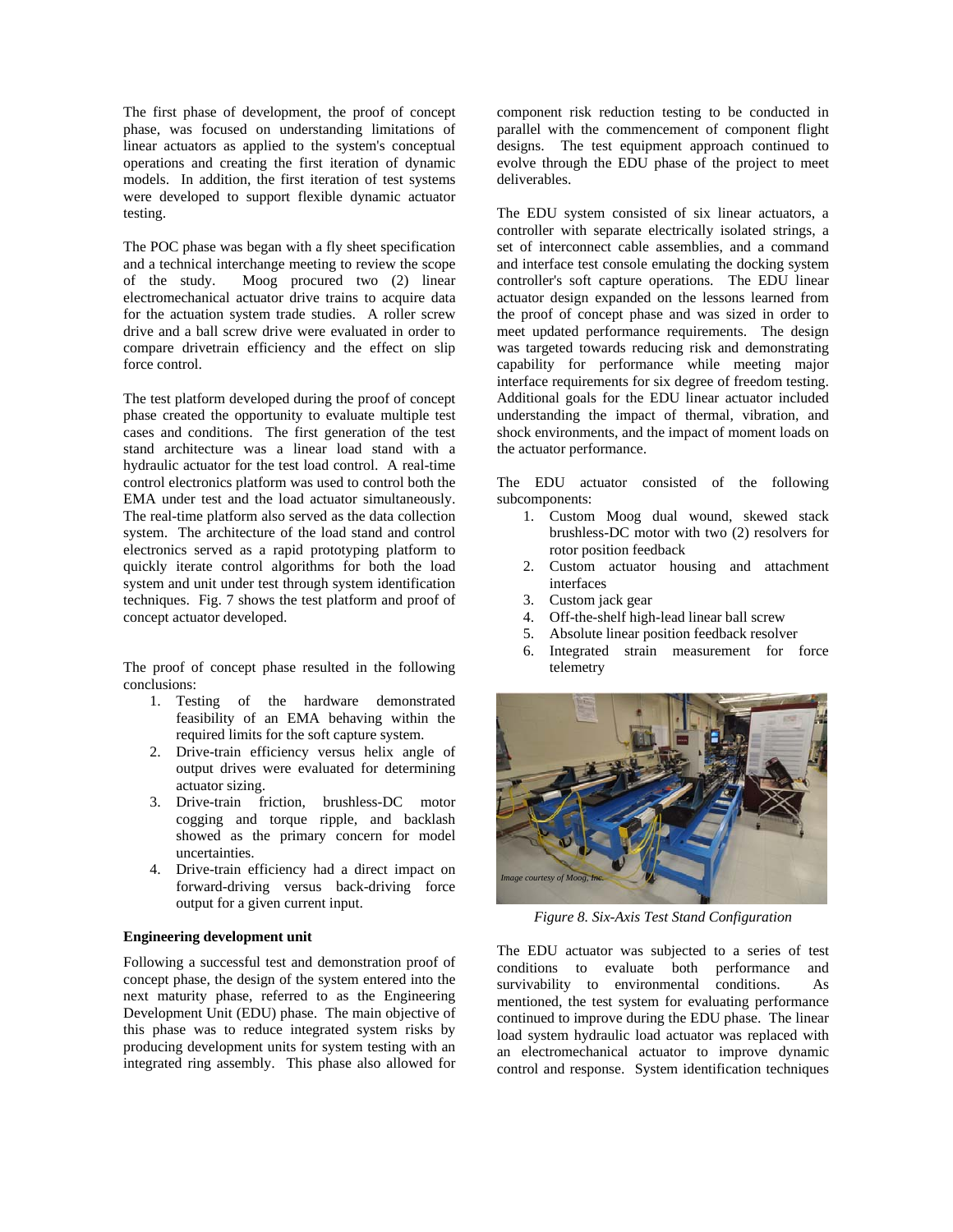were used, similar to the proof of concept phase, to validate modeling assumptions of the linear actuators. Additionally, an inertial simulation control scheme was developed for the linear load stand. The inertial simulator enabled flexible and continuous testing of the entire docking sequence on a linear load stand without the need for a coupled mechanism. All six linear actuators in the system were then capable of being tested independent of each other. Fig. 8 shows the six axis linear load stand configuration.

Environmental tests were conducted with the EDU actuator to prove design compliance and provide data for the continued flight mechanism development. Extensive design of experiments and testing resulted in design elements to improve slip performance over the temperature requirements. Vibration testing demonstrated margin for component survivability and operation. Additionally, the EDU actuator was subjected to a series of shock tests, providing valuable data that led to further design improvements of the flight design.

In addition to extensive testing at Moog, the EDU actuation system, integrated into a prototype NDSB1 Soft Capture System, was tested at NASA's Six-Degree-of-Freedom Dynamic Test System (SDTS) facility located in the Johnson Space Center in Houston, Texas, as shown in Fig. 9. The SDTS facility has the capability to simulate full scale docking of two bodies in space. In this case the facility ran multiple simulations of the NDSB1 attached to a spacecraft similar to CST-100 docking to the IDA on the ISS. During docking simulations, the SDTS simulates different vehicle velocities and misalignments under accurate vehicle mass conditions. The system was subjected to numerous test cases, simulating nominal and off-nominal extremes of docking scenarios. The six degrees of freedom docking simulator allowed for testing the linear actuator system's functional compliance to ISS docking requirements. Data collected from the docking scenarios supported model correlation and validation activities.

Data from Moog and Boeing's EDU testing progressed the design and requirement maturity significantly. The EDU phase resulted in the following:

- 1. Reduced risk and increased system TRL
- 2. Detailed model correlation and flight model predictions of mechanism performance
- 3. Validation of the system design concept as an integrated subsystem
- 4. Demonstration of environmental margin
- 5. Matured integrated test systems



*Figure 9. EDU SCS in 6DOF Test* 

### **Functional equivalent unit**

The final design maturity phase of the linear actuation system development was referred to as the Functional Equivalent Unit (FEU) phase, also referred to as the Pathfinder phase. The FEU phase was focused on producing flight like hardware for a final set of risk reduction tests. The FEU phase also proved manufacturing processes and demonstrated supplier capabilities to meet the procurement needs of the flight hardware.

The pathfinder actuator used by Moog focused on the final set of control law development. The linear actuator flight system utilized non-reprogrammable logic devices which required a locked set of control laws and gains to be baselined for firmware development. The actuator was procured quickly following the EDU phase and consisted of all flight pedigree hardware components. The existing test system developed for EDU actuator testing was used for in-depth system identification and qualification of the actuator's friction characteristics over temperature and slip velocities. After the control laws were baselined, the final set of functional performance requirements for the actuator were baselined. The flight assembly acceptance verification relied on friction and slip requirements. A final iteration of the linear actuation system performance model was also baselined with the data from the pathfinder testing. The dynamic model, again, was utilized in the docking system dynamic model to support verification of requirements.

Given the similarity to the flight design, the FEU assemblies were procured for system integration testing and NDS qualification testing at Boeing. This allowed for a family of actuators to be used for manufacturing, assembly, and test process-proofing. In addition to developing production processes, a pathfinder actuator was exposed to the latest baselined environmental requirements to reduce risk and demonstrate margin.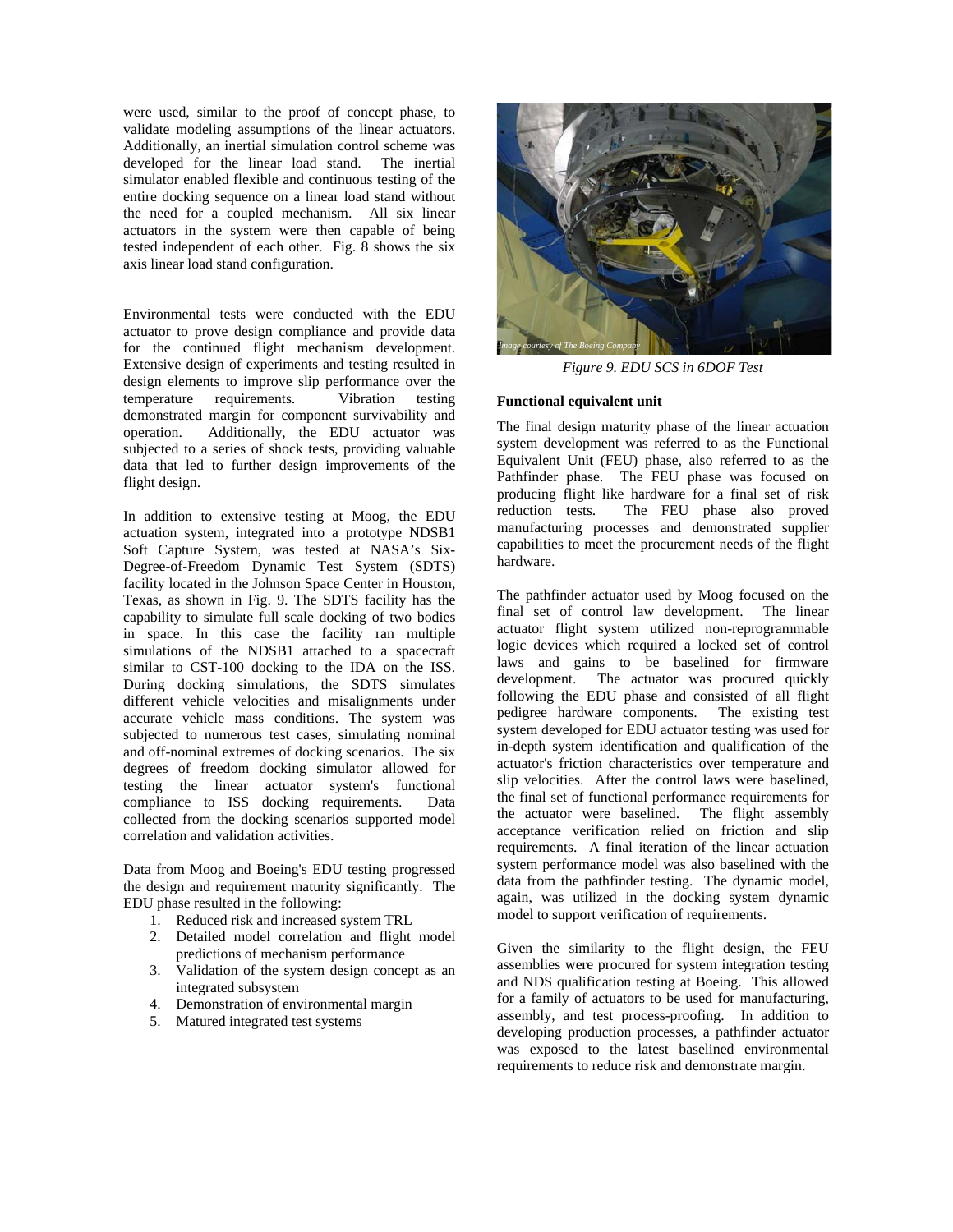The FEU phase was successful in reducing risk (design, operational, supplier) and continued to increase the TRL level of the actuation system.

## **QUALIFICATION APPROACH**

The qualification of the LAS follows the typical NASA systems engineering approach. LAS functional performance and environmental requirements were allocated from NDSB1 system specifications. Verification of requirements was divided into analytical (analysis and inspection) and test approaches. System performance verification was apportioned between the LAS and the NDSB1 as appropriate based on the level of requirement and its suitability for verification at the different levels. Significant portions of this verification were analytical in nature, and will not be discussed here. Instead, a summary of the testing performed for qualification is provided.

### **LAS qualification test summary**

Qualification testing at the LAS level demonstrated the full subsystem capability under benchtop (laboratory) and representative environmental conditions. During functional testing of the LAS at Moog, the six actuators were not mechanically connected in a Stewart Platform configuration. Instead, each actuator was on its own test stand with a load actuator, permitting simulation of the mechanical interconnectedness of the Stewart Platform as well as the loads imparted by the mating vehicle. These test stands were adapted and upgraded from the versions used during EDU testing earlier in the program. Using this setup, system performance was tested by simulating docking events and making precise measurements of the system performance (forces, displacements, velocities), confirming proper docking operation. Testing was also performed to verify actuator performance under operational environmental conditions, including extreme hot and cold temperatures, vacuum, and electromagnetic interference (EMI) environments. Operation during exposure to launch vibration is not required, however, system performance was demonstrated after exposure to launch vibration. Finally, the LAS was subjected to a rigorous life cycle test which demonstrated performance after completing four times the expected operational life cycles in accordance with NASA's Design for Minimum Risk (DFMR) requirements. The LAS completed all Qualification tests without issue. Along with completion of the companion analytical and inspection verifications, the system is fully qualified.



*Figure 10. Flight Configuration SCS in 6DOF Test* 

### **M1/6DOF Test Summary**

NDSB1 level testing of the LAS was also conducted in NASA's SDTS facility, as shown in Fig. 10. The NDSB1 test article used for this operation is referred to as the M1 or 6DOF unit. The M1 test article only included the SCS and the NDSB1 tunnel. The purpose of the M1 testing in the SDTS was to correlate the dynamic models of the NDSB1 and LAS, providing for verification of the NDSB1 system dynamics requirements. All M1 testing was completed without issue and demonstrated successful performance of the NDSB1 and LAS.

### **Q1 Test Summary**

The performance of the LAS at the NDSB1 system level under environmental conditions was demonstrated in the Q1 test article configuration. The Q1 test article was a complete representation of the NDSB1 flight design, as shown in Fig. 11. This unit was subjected to the full suite of environmental conditions, including docking under vacuum at extreme hot and cold conditions (TVAC). The TVAC testing was conducted at NASA's MSFC Environmental Test Facility. The Q1 test article was also subjected to system level random vibration testing followed by functional performance testing. Finally, the unit was subjected to EMI testing. The LAS and NDSB1 successfully passed all system level tests.